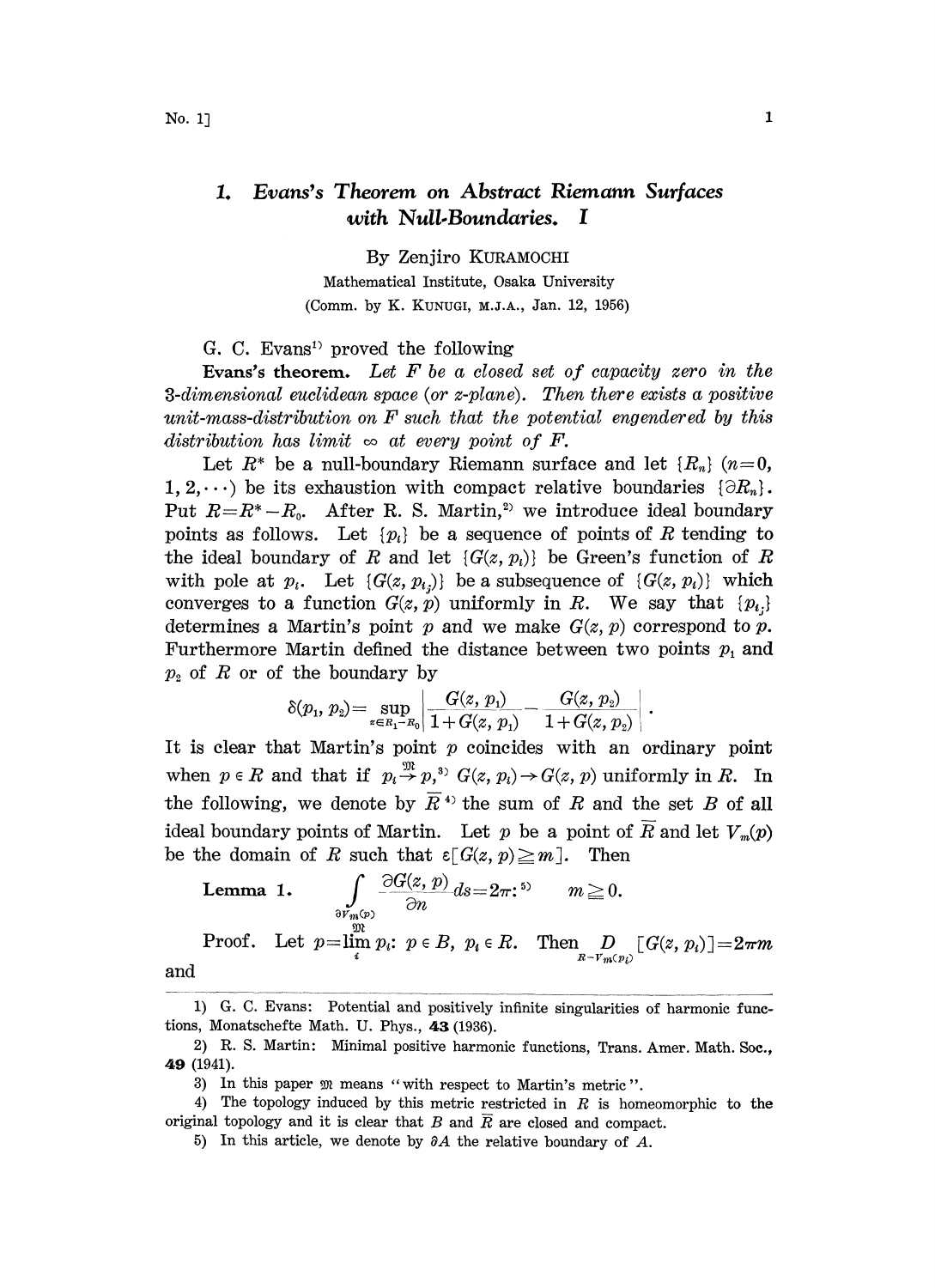## 2 Z. KURAMOCHI [Vol. 32,

$$
D_{R-V_m(p)}[G(z, p)] \leq \lim_{i} D_{P-V_m(p_i)}[G(z, p_i)] = 2\pi m.
$$
  
Let  $\omega_n(z)$  be a harmonic function in  $R-R_0$  such that  $\omega_n(z) = 0$  on  $\partial R_0$ ,  
 $\omega_n(z) = M_n$  on  $\partial R_n$  and  $\int_{\partial R_0} \frac{\partial \omega_n}{\partial n} ds = 2\pi$ . Then since R is a null-boundary  
Riemann surface,  $\lim_{n} M_n = \infty$ . Put  $z_n = e^{\omega_n + ih_n} = r_n e^{i\theta_n}$ , where  $h_n(z)$  is  
the conjugate of  $\omega_n(z)$ . Denote the curve on which  $|z_n| = r$  by  $\theta_n^r$   
and the part of  $\theta_n^r$ , contained in  $R-V_m(p)$  by  $\overline{\theta_n^r}$ . Then  $\int d\theta_n \leq 2\pi$ .

Put 
$$
L(r_n) = \int_{\overline{\theta}_n^r} \left| \frac{\partial G(z, p)}{\partial r_n} \right| r_n d\theta_n
$$
. Then  

$$
L^2(r_n) \leq 2\pi r_n \int_{\overline{\theta}_n^r} \left| \frac{\partial G(z, p)}{\partial r_n} \right|^2 r_n d\theta_n,
$$

 $\frac{D}{R_n-r_m(p)}[G(z, p)]=\int\int\left\{\left(\frac{\partial G}{\partial r_n}\right)+\frac{1}{r_n^2}\left(\frac{\partial G}{\partial \theta_n}\right)\right\}r_n dr_n d\theta_n$ . Hence  $\int_{1}^{e^{M_n}} \frac{L^2(r_n)}{2\pi r_n} dr_n \leq \int_{1}^{e^{M_n}} \frac{dD}{dr_n} dr_n \leq 2\pi m$ , for every *n*. Therefore

there exists a sequence  $\{L(r_n^i)\}\colon i=i(n)$  such that  $L(r_n^i)\to 0$ , when  $\int_{\frac{\partial R_0}{\partial n}} \frac{\partial G(x, p)}{\partial n} ds = \int_{\frac{\overline{\partial}r}{\partial n}} \frac{\partial G(x, p)}{\partial n} ds + \int_{\frac{\partial \overline{r}}{\partial n}(\rho)} \frac{G(x, p)}{\partial n} ds, \frac{\partial G(x, p)}{\partial n}$ 

on  $\partial V_m(p)$ ; where  $\overline{V}_m(p)$  is the part of  $V_m(p)$  out of  $\theta_n^r$ . Hence we have the lemma. When  $p \in R$ , our assertion is obvious.

**Lemma 2.** Let  $v_n(p)$  be an  $m\text{-}neighborhood such that  $v_n(p) = \varepsilon \left[ \delta(\bar{z}, p) \right]$$  $\left\{\frac{1}{n}\right\}$ . Then for every  $V_m(p)$ , there exists a neighbourhood  $v_n(p)$  such

that

$$
v_n(p) \subset V_m(p).
$$

Proof. Assume that the lemma is false, there exists a sequence  ${q_i}$  such that  $\lim_{n \to \infty} q_i = q^*$ :  $q_i \notin V_m(p)$  and  $\delta(q^*, p)=0$ . Let  ${G(z, q_i)}$  be the corresponding functions to  ${q_i}$ . Take an ordinary neighbourhood  $\mathfrak{B}(p)^{6}$  of p with a compact relative boundary such that

$$
\int_{\delta^{V_i}(p)\cap C\mathfrak{B}(p)}\frac{G(z,p)}{\partial n}ds\geq \pi\colon\quad l\geq 7m.
$$

Since  $q_i \notin V_m(p)$  and by the manner in Lemma 1 and by Green's formula, we have

$$
m \geq G(q_i, p) = \frac{1}{2\pi} \int_{\partial r_i(p)} G(z, q_i) \frac{\partial G(z, p)}{\partial n} ds.
$$

<sup>6)</sup>  $\mathfrak{B}(p)$  is such that  $\mathfrak{B}(p) \ni R$  and  $\mathfrak{B}(p)\cap R_{n_0}=0$  for a certain  $n_0$ , we can choose as  $\mathfrak{B}(p)$  one of component of  $R-R_{n_0}$  containing p.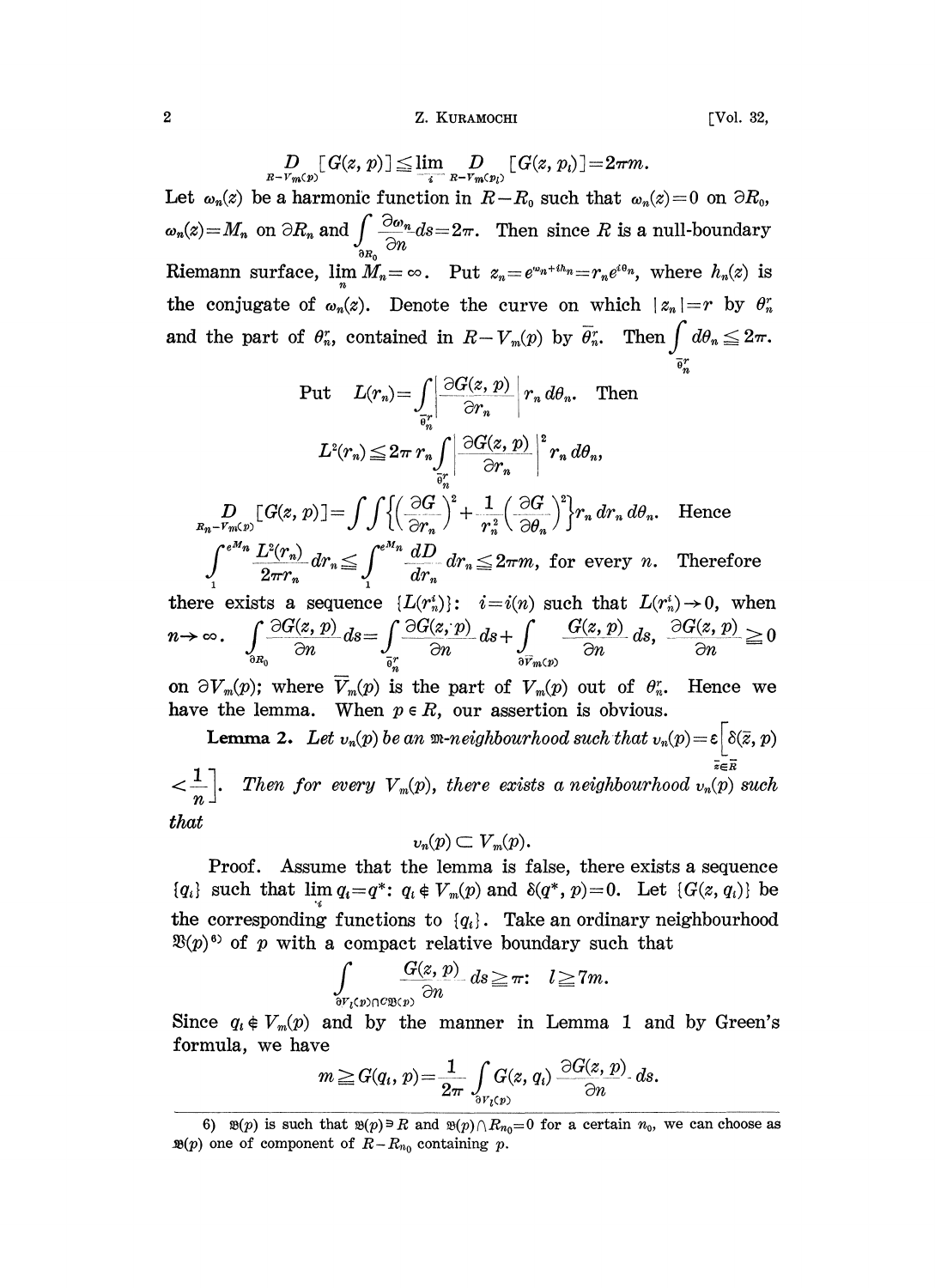No. 1] Evans's Theorem on Abstract Riemann Surfaces with Null-Boundaries. I 3

Therefore <sup>1</sup> \$ G(z, q) G(z, p) m, 2" n

accordingly there exist points  $\{r_i\}$  on  $\partial V_i(p) \cap C\mathfrak{B}(p)$  such that  $G(r_i,$  $q_i) \leq 2m$ , whence  $G(r, q^*) \leq 2m$ : (*r* is one of limiting points of  $r_i$ )  $(\epsilon \partial V_i \cap C\mathfrak{B})$ . Since  $G(r, p)=l$ , this fact means that  $\delta(q^*, p) > \delta(\delta > 0)$ . Hence we have the lemma.

In the following, if  $G(z, p)$  has a limit when  $z \rightarrow q \in B$ , we define the value of  $G(z, p)$  at q by the above limit denoted by  $G(q, p)$ .

Lemma 3. If at least one of  $p$  and  $q$  is contained in  $R$ ,

$$
G(p,q)\!=\!G(q,\,p).
$$

Assume  $B \ni p$  ( $p=\lim p_i: p_i \in R$ ) and  $q \in R$ . Let  $\mathfrak{B}(p)$  be an ordinary neighbourhood of  $p$  with a compact relative boundary such that  $\mathfrak{B}(p) \supset V_m(p)$  and  $\mathfrak{B}(p) \oplus q$ . Then we have by Green's formula

f G(z, 9n n Since pp, G(z, p)G(z, p) and 9G(z' p\*) -G(z' P)s uniformly n

on  $\partial \mathcal{B}(p)$ , each term of the left hand has its limit when  $p_i \rightarrow p$ , hence  $G(p_i, q)$  has a limit  $G(p, q)$ . On the other hand  $G(p_i, q) = G(q, p_i)$  and  $G(q, p) = \lim_{h \to 0} G(q, p)$ , hence  $G(z, q)$  is m-continuous in  $\overline{R}$  and  $G(p, q)$  $=G(q, p)$ .  $G(p, q)$  can be defined by another way as follows.

In the sequel, we suppose that both  $p$  and  $q$  lie on  $B$  and consider  $G(z, q)$  in the neighbourhood of p. Let  $V_m(p) = \xi[G(z, p) \ge m], V_n(q)$  $\mathcal{E}_{\substack{x\\ \sim}}[G(z, q){\geq}n]$  and put

 $\widetilde{G}^{\scriptscriptstyle M}(z,\,q)\!=\!\min\,[\,M,G(z,q)\,].\quad \text{Then }\ D_{\!\!R}^\Gamma\,\widetilde{G}^{\scriptscriptstyle M}(z,\,q)\,]\!\leq\!2\pi M.$ 

Let  $G_{\nu_m}^M(z, q)$  be the lower envelope of non negative continuous superharmonic functions in  $R-R_0$  which are larger than  $\tilde{G}^M(z, q)$  in  $R-R_0-V_m(p)$ . Then  $G_{V_m}^M(z, q)$  is harmonic in  $V_m(p)$ , continuous on  $\partial V_m(p) \cap R$  and by Dirichlet principle  $D_{V_m}[G_{V_m}^M(z, q)] \leq D_{V_m}[G^{M}(z, p)]$  $\leq 2\pi M.$ 

Hence we can prove, by the same manner used in Lemma 1, that there exists a sequence of compact curves  $\{C_i\}$  enclosing B such that  $\{C_i\}$  tends to B when  $i \to \infty$  and  $\lim_{i=\infty} \int_{C_i \cap (V_m(p) - V_m)'(p)} \frac{\partial G(z, p)}{\partial n} ds = 0$ and we can prove hat

$$
\int_{\partial V_m(p)} G_{V_m}^M(z, q) \frac{\partial G(z, p)}{\partial n} ds = \int_{\partial V_{m'}(p)} G_{V_m}^M(z, q) \frac{\partial G(z, p)}{\partial n} ds, \qquad (1)
$$

where  $m' > m$ , i.e.  $V_m(p) \supset V_{m'}(p)$ .

Now let  $G_{V_m}(z, q)$  be the lower envelope of non negative continuous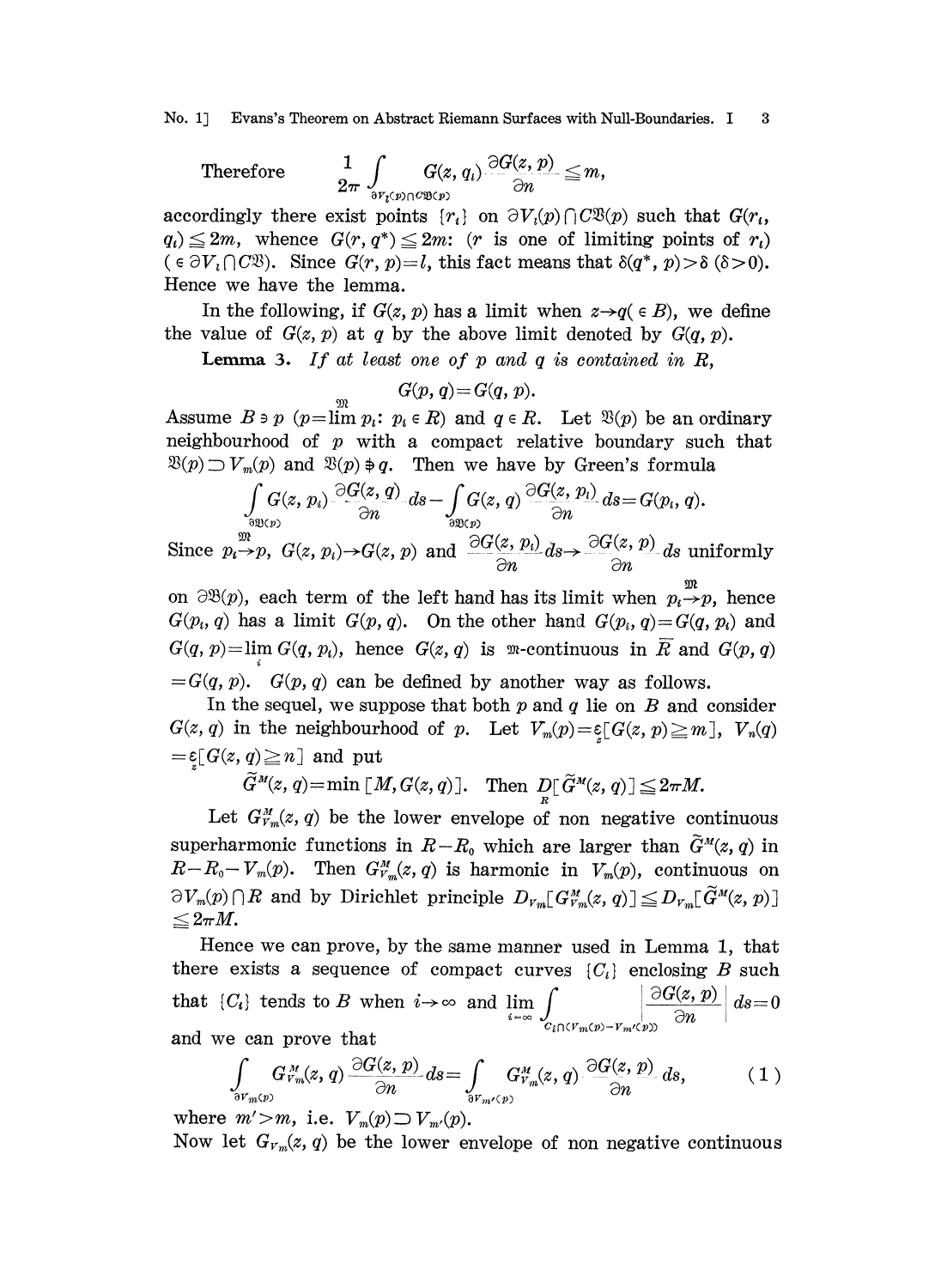## 4 **Z. KURAMOCHI** [Vol. 32,

superharmonic functions in  $R-R_0$  which are larger than  $G(z, q)$  in  $R-R_0-V_m(p)$ . Since  $G_{V_m}^M(z, q) \uparrow G_{V_m}(z, q)$  on  $V_m(p)$  and the function  $G(z)$ [= $G(z, q)$ , if  $z \notin V_m(p)$ , = $G'_{V_m}(z, q)$  on  $V_m(p)$ ] is one of superharmonic functions which are larger than  $G(z, q)$  in  $R-R_0-V_m(p)$ , hence  $G_{V_m}(z, q) = \lim_{M \to \infty} G_{V_m}^M(z, q)$ . Thus, let  $M \to \infty$ . Then by (1)

$$
\int_{\text{ov}_{m(p)}} G(z, q) \frac{\partial G(z, p)}{\partial n} ds = \int_{\text{ov}_{m(p)}} G_{V_m}(z, q) \frac{\partial G(z, p)}{\partial n} ds \n= \int_{\text{ov}_{m'(p)}} G_{V_m}(z, q) \frac{\partial G(z, p)}{\partial n} ds.
$$
\n(2)

Put  $G(z, q) - G_{y_m}(z, q) = H(z)$ . Then  $H(z)$  is positive and vanishes almost everywhere on  $\partial V_m(p)$  (with respect to the measure of  $\frac{\partial G(z, p)}{\partial n} ds$ ). Let  $H_{\nu_m}(z)$  be the lower envelope non negative continuous superharmonic functions in  $V_m(p)$  which are larger than  $H(z)$  in  $V_m(p)$ 

$$
-V_{m'}(p): m' \text{>m}.
$$
 Then

$$
G_{\scriptscriptstyle Y_{\scriptscriptstyle m'}}(z,q) \!=\! G_{\scriptscriptstyle Y_{\scriptscriptstyle m}}(z,q) \!+\! H_{\scriptscriptstyle Y_{\scriptscriptstyle m'}}(z). \quad \text{Hence by (2)}
$$
\n
$$
G_{\scriptscriptstyle Y_{\scriptscriptstyle m}}(p,q) \!\geq\! G_{\scriptscriptstyle Y_{\scriptscriptstyle m}}(p,q),
$$
\n
$$
G_{\scriptscriptstyle Y_{\scriptscriptstyle m}}(p,q) \!=\! \frac{1}{2\pi} \int\limits_{\delta\scriptscriptstyle Y_{\scriptscriptstyle m}(p)} G(z,q) \stackrel{\supseteq}{G(z,p)} ds.
$$

We define the value of  $G(z, q)$  at p, denoted by  $G(p, q)$ , by  $\lim G_{V_m}(p, q)$ .

 $\limsup_{T \to \infty} \frac{F(T)}{T}$  (*P*, *Q*).<br>When  $q \in R$ , this  $G(p, q)$  is the same that is defined before. We shall prove the following

Theorem 1. 1)  $G(p, p) = \infty$ .

2)  $G(z, p)$  is m-lower semicontinuous in R.

3)  $G(z, p)$  is superharmonic in weak sense.<sup>7)</sup>

- 4)  $G(p, q) = G(q, p)$ .
- 1) is clear by Lemma 2 and 3) is also clear by definition of  $G(q, p)$ . Proof of 2). Let  $p_j \to p$ . Put  $G_{V_m}^M(p, q) = \frac{1}{2\pi} \int_{\partial V_m(p)} \widetilde{G}^M(z, q) \cdot \frac{\partial G(z, p)}{\partial n} ds$ ,

then there exists *n*, for every positive number  $\varepsilon$ , such that

$$
G_{V_m}^M(p,q) \leq \frac{1}{2\pi}\int_{\partial V_m(p)\cap R_n}\widetilde{G}^M(z,q)\bigg|\frac{\partial G(z,p)}{\partial n}\,ds + \varepsilon.
$$

Since the genus of  $R_{n+1}-R_0$  is finite, map  $R_{n+1}-R_0$  onto a compact surface on the w-plane.  $(R_n-R_0)\cap \partial V_m(p)$  is composed of at most a finite number of analytic curves. We make sufficiently narrow strip B in  $R_{n+1}-R_0$  such that B contains  $\partial V_m(p)\cap R_n$ , and  $\partial B$  passes end points of  $\partial V_m(p) \cap R_n$  orthogonaly. We divide B into a finite number

 $T$ ) If  $U(p) \geq \frac{1}{2\pi} \int U(z) \frac{\partial G(z, p)}{\partial n} ds$  for only the niveau curve C of the Green's

function with pole at  $p$ , we say that  $U(z)$  is superharmonic in weak sense.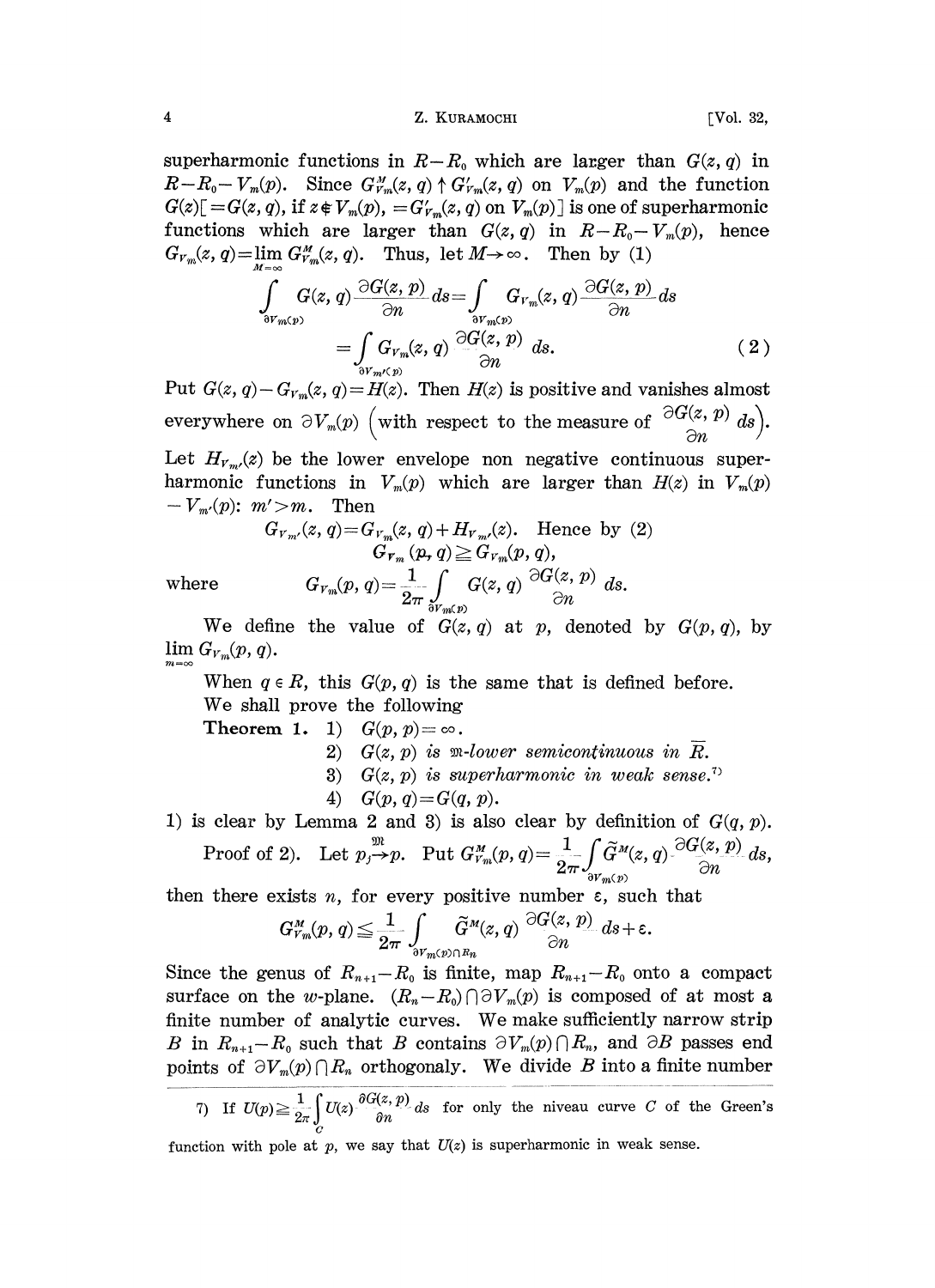of narrow strips  $B_i$   $(l=1, 2, \dots, k)$  so that  $\partial B_i$  intersect  $\partial V_m(p)$  with angles  $(\pm 0, \pi)$  and we map  $B_i$  onto a rectangle:  $0 \leq Im \zeta \leq \delta$  ( $\delta$  is sufficiently small),  $-1 \leq Re \zeta \leq 1$ , on the  $\zeta$ -plane such that any vertical straight line:  $Re \zeta = s$ :  $-1 \le s \le 1$  intersects only once  $\partial V_m(p_i)$ :  $j > j_0$ . This is possible, since  $G(z, p_j) \rightarrow G(z, p)$ , and their derivatives converge. We make a point  $\alpha_j$  of  $\partial V_m(p_j)$  correspond to a point  $\alpha$  of  $\partial V_m(p)$ , where  $\text{Re } \alpha_j = \text{Re } \alpha$ . Since  $\frac{\partial G(\alpha, p_j)}{\partial n} ds \geq 0$  and uniformly bounded in  $B_i$  and since  $\frac{G(\alpha_j, p_j)}{\partial n} ds \to \frac{\partial G(\alpha, p)}{\partial n} ds$  and since  $G(\alpha_j, q) \to G(\alpha, q)$ ,

we have

$$
\lim_{j_{-\infty}} \int_{B_{\tilde{r}}(\tilde{r}^M(\alpha_j, q))} \tilde{G}^M(\alpha_j, p_j) ds = \int_{B_{\tilde{r}}(\tilde{r}^M(\alpha, q))} \tilde{G}^M(\alpha, p) ds,
$$
\nwhere\n
$$
\lim_{j_{-\infty}} \int_{B_{\tilde{r}}(\tilde{r}^M(\alpha, q))} \tilde{G}^M(\alpha, q) \frac{\partial G(\alpha, p_j)}{\partial n} ds = \int_{B_{\tilde{r}}(\tilde{r}^M(\alpha, q))} \tilde{G}^M(\alpha, q) \frac{\partial G(\alpha, p_j)}{\partial n} ds, \text{ and}
$$
\n
$$
\lim_{j_{-\infty}} G^M_{r_m(p_j)}(p_j, q) = \lim_{j_{-\infty}} \int_{\tilde{r}^M(\alpha, q)} \tilde{G}^M(\alpha, q) \frac{\partial G(\alpha, p_j)}{\partial n} ds \ge \lim_{j_{-\infty}} \int_{\tilde{r}^M(\alpha, q)} \tilde{G}^M(\alpha, q) \frac{\partial G(\alpha, p_j)}{\partial n} ds
$$
\n
$$
= \int_{\tilde{r}^M(\alpha, q)} \tilde{G}^M(\alpha, q) \frac{\partial G(\alpha, p_j)}{\partial n} ds - \varepsilon. \text{ Let } \varepsilon \to 0. \text{ Then}
$$
\n
$$
\lim_{j_{-\infty}} G^M_{r_m(p_j)}(p_j, q) \ge G^M_{r_m(p_j)}(p_j, q).
$$
\nHence\n
$$
G^M_{r_m}(p, q) \text{ is } m\text{-lower semicontinuous.}
$$

If  $p_j \in B$ , we consider  $p_{j_i} \in R$  such that  $\lim_{j \to \infty} p_{j_i} = p_j$ .

Since  $G_{V_m}^M(p, q) \uparrow G_{V_m}(p, q)$  and since  $G_{V_m}(p, q) \uparrow G(p, q)$ ,  $G(z, q)$  is also m-lower semicontinuous at p, whence  $G(z, q)$  is lower semicontinuous in R (not only in R where  $G(z, q)$  is continuous).

Proof of 4). Let  $\xi$  and  $\eta$  be points of R lying on  $\partial V_m(p)$  and  $\partial V_n(q)$  respectively. If  $\eta$  is outside of  $V_m(p)$ ,

$$
G(p, \eta) = G(\eta, p) = \frac{1}{2\pi} \int_{C} G(z, \eta) \frac{\partial G(z, p)}{\partial n} ds.
$$

If  $\eta \in V_m(p)$ ,

$$
\frac{1}{2\pi}\int\limits_{\mathcal C}G(z,\,\eta)\,\frac{\partial G(z,\,p)}{\partial n}\,ds\!=\!m\leqq G(\eta,\,p)\!=\!G(p,\,\eta),
$$

where  $C = \partial V_m(p)$ .

Since 
$$
G_{v_m(p)}(p,q) = \frac{1}{2\pi} \int_{c} G(\xi, q) \frac{\partial G(\xi, p)}{\partial n} ds
$$
, and since  $V_n(q) \to B$ ,

when  $n \rightarrow \infty$ , for any given positive number  $\varepsilon$ , there exists a niveau curve  $C'=V_n(q)$  such that

$$
G_{\hskip.05em \mid\! \nu_{m^{\zeta}} \hskip.05em \mid\! p)}(p,q)\!-\!\varepsilon\!\leq\!\frac{1}{2\pi}\!\int\limits_{\mathcal{C}}G(\xi,q)\frac{\partial G(\xi,p)}{\partial n}ds,
$$

where C is the part of C out of  $V_n(q)$ . Let  $\hat{\epsilon}$  be a point on  $\underline{C}\cap R$ .